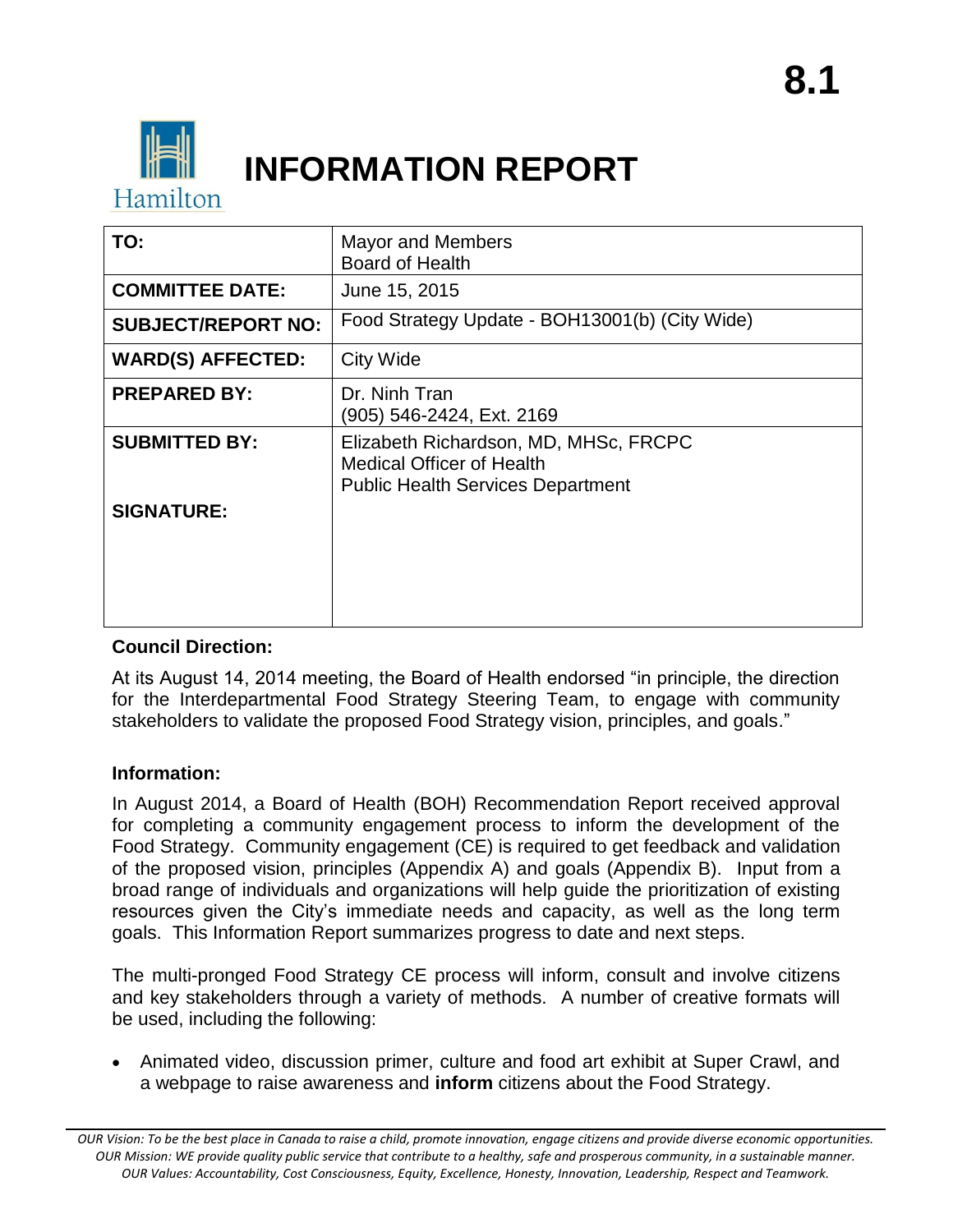- On-line survey, interviews and stakeholder meetings to **consult** with citizens to obtain feedback on planning priorities.
- Community Working Group to be **involved** throughout the process to ensure that the community's concerns and aspirations are consistently understood, considered and reflected in the Food Strategy Plan to the maximum extent possible.

A CE Project Team with participation from Public Health Services (PHS), Planning and Economic Development (PED), and Community and Emergency Services (CES) was established in January 2015, and will lead the development and implementation of the engagement activities. A Community Working Group (CWG) will participate in workshops to assist the Project Team in finalizing the Food Strategy's proposed goals and formulating recommended actions. The CWG will have citizen and organizational representatives from the food system, and will provide input based on their knowledge and expertise. This group will also review and incorporate the input of citizens and stakeholders received through the CE process.

# **Progress to Date**

As of May 5, 2015, the work completed regarding CE includes:

On-line Communication and Consultation:

- Developed and launched the Food Strategy webpage: www.hamilton.ca/foodstrategy.
- Created a Food Strategy e-mail address for correspondence.
- Developed the online survey, including pilot-testing and revision. The survey is live and uploaded onto the webpage.
- Finalized the script for the animated video, with decisions on the style design and voice actor.

# Face-to-Face Communication and Consultation:

- Hosted the Hamilton Food Summit on November  $4<sup>th</sup>$ , 2014 with over 100 participants across multiple food sectors.
- Held 1:1 meetings with City Councillors to discuss the Food Strategy.
- Attended the Hamilton Food Forum (January 29, 2015) to gain feedback on the proposed Food Strategy goals.
- Attended the Durand Town Hall (March 9, 2015) to promote the Food Strategy.
- Met with the Hamilton Wentworth Federation of Agriculture (March 11, 2015) to gain input into the Food Strategy.
- Facilitated two consultation workshops at the Environmental Summit on April 22, 2015 to gain input into the Food Strategy.
- Attended the 20,000 Homes Campaign community debrief meeting (April 30, 2015) to promote the Food Strategy.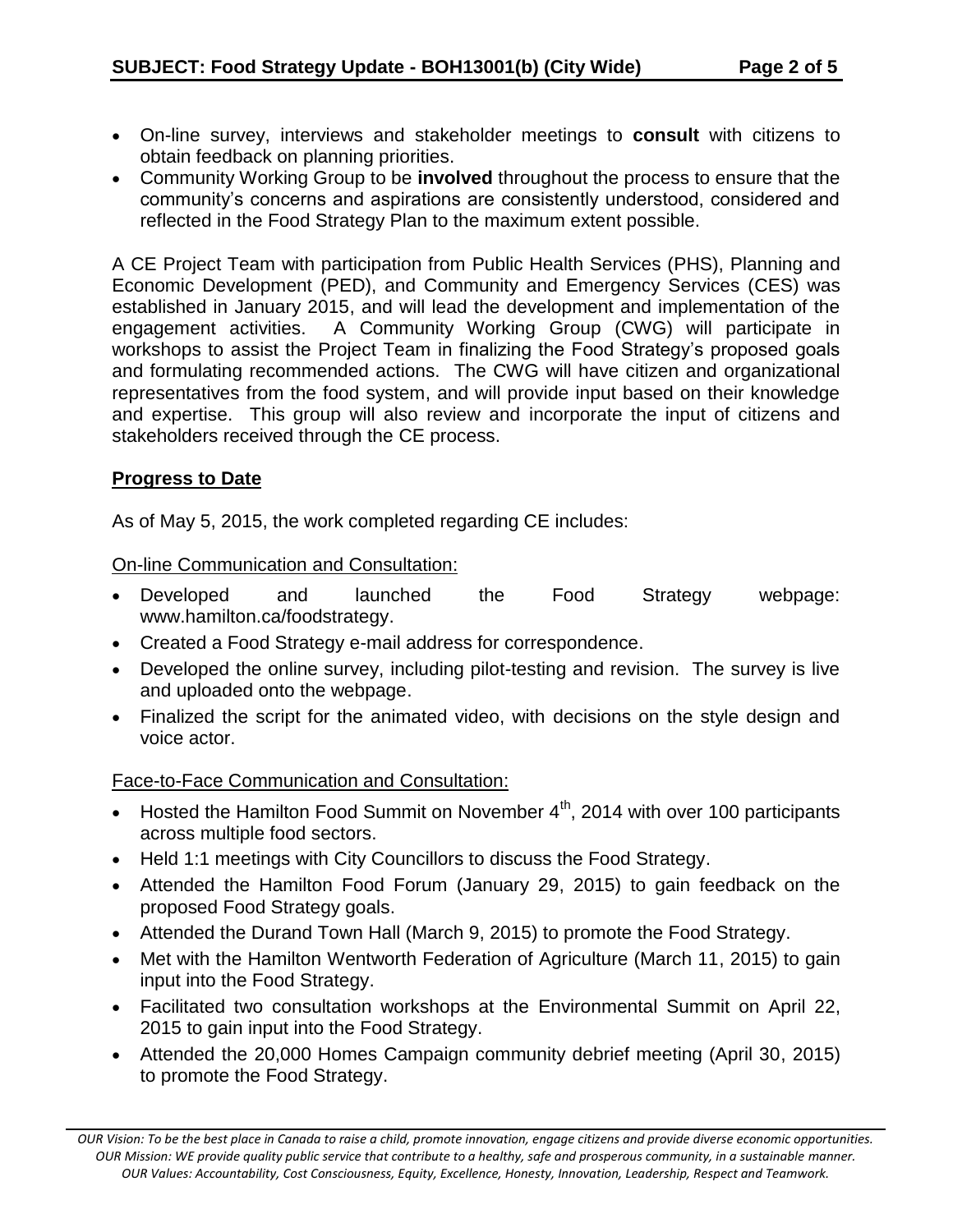- Met with the consultant to discuss completion of a community food assessment and indicators.
- Met with culture sector stakeholders to collaborate on a Culture and Food Stories activity at Supercrawl.

#### **Other Notable Updates**

A number of key food related policies and initiatives have emerged over the past year that support and align with the Food Strategy. They address the various components of the Food Strategy Framework.

#### Food Production:

- In October 2014, City Council passed Urban Hamilton Official Plan Amendment (OPA) and amendments to the seven zoning by-laws to permit urban agriculture (urban farms and community gardens) in certain geographic areas within the City. The OPA was appealed to the Ontario Municipal Board and a hearing was held in May, 2015.
- The Rural Zoning Bylaw report was presented at Planning Committee on March 31, 2015 (PED13167(b)). A final report is expected to be considered in July, 2015.
- PW helped with the creation of three new community gardens by supporting the leasing process of the space and offering free compost and wood chip deliveries. The three new community gardens are: Ron Miller (collaboration between Kiwanis Club and Hamilton Sustainable Victory Gardens), Rosedale and Riverdale Salad Bowl.

#### Food Processing and Distribution; Food Waste:

 A recommendation report regarding the City Enrichment Fund, including the Agriculture and Environment streams will be presented to General Issues Committee in July 2015.

#### Food Buying and Selling:

- In April, City Council passed Urban Hamilton OPA and amendments to the seven zoning by-laws to permit urban farmers markets in certain areas within the City. The OPA and by-laws are in their appeal period. An urban farmers market would be permitted subject to certain regulations, in conjunction with institutional and recreational facilities, as well as commercial areas.
- The Farm Map will be launched mid-May of 2015, including an online version.
- The Hamilton Farmer's Market has begun receiving proposals for the Market Kitchen. The process to select the new Board of Directors is anticipated to be completed in May with its inaugural meeting to be held in June 2015.
- The McQuesten Urban Farm is currently under development, with the goal of commencing operation in Spring 2016. The farm will run as a social enterprise with the goals of making fresh food available for McQuesten and other nearby

*OUR Vision: To be the best place in Canada to raise a child, promote innovation, engage citizens and provide diverse economic opportunities. OUR Mission: WE provide quality public service that contribute to a healthy, safe and prosperous community, in a sustainable manner. OUR Values: Accountability, Cost Consciousness, Equity, Excellence, Honesty, Innovation, Leadership, Respect and Teamwork.*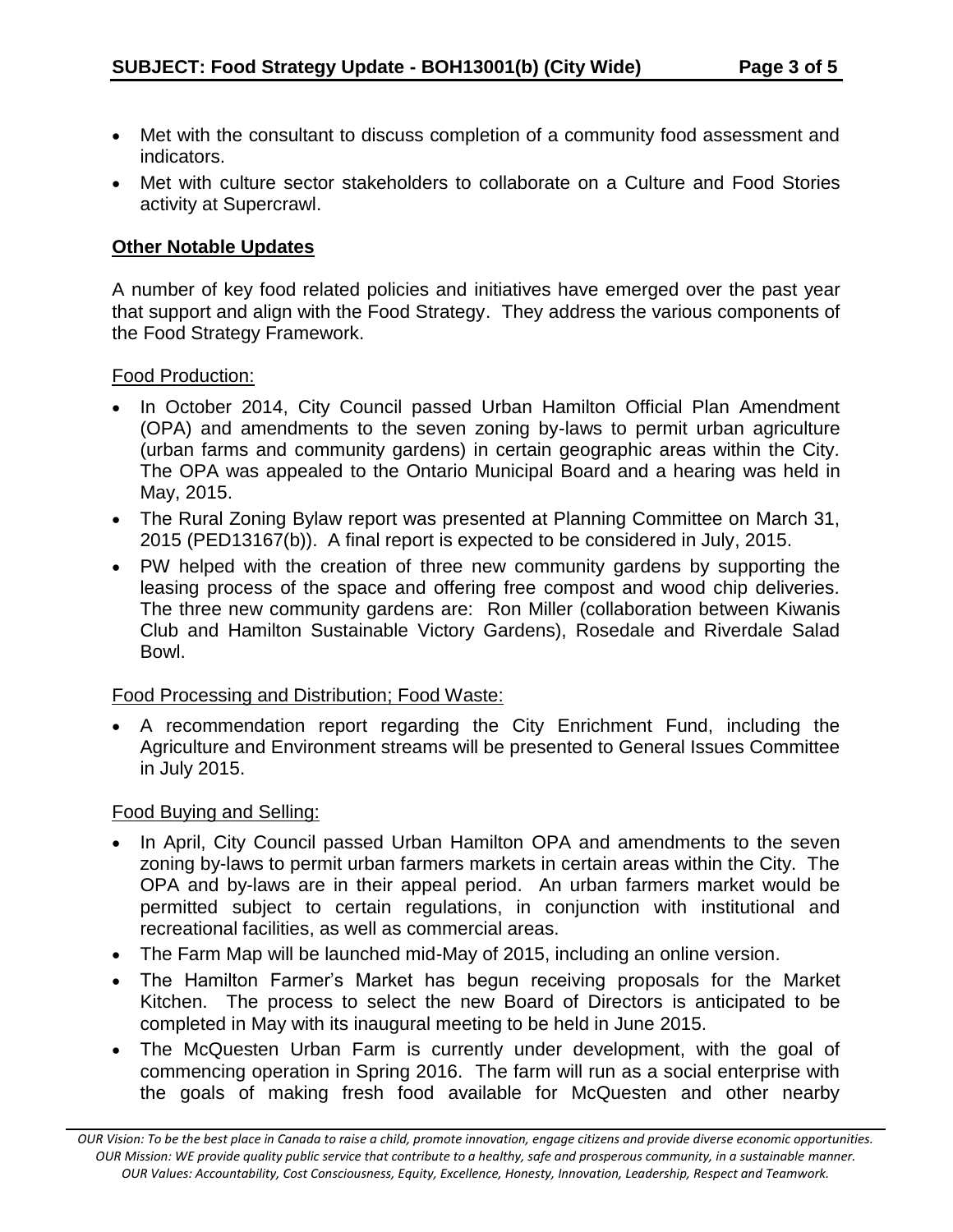neighbourhoods, as well as providing food education and job skills training to residents.

 To date, 17 caterers have worked with the City to deliver catering menu options for City meetings and events that comply with the Corporate Healthy Food and Beverage Policy.

### Food Consumption:

- Since 2007, Council has allocated up to \$350,000 in one-time funding from the City of Hamilton Reserves to off-set costs for food and staff shortages at the City's food banks and for the Christmas Hamper Program administered by Hamilton Food Share and its member agencies. In April 2015, Council approved a \$350K allocation of existing Provincial homelessness funding to be used as a more sustainable funding source to alleviate the pressures that have consistently been experienced by Hamilton's Emergency Food System (CES15006).
- PHS is working with the Recreation Division Program Development Team to design and deliver a one day training program for food programming teachers/staff and consultants teaching healthy eating programming to ensure consistent messaging, appropriate acquisition of food skills and food safety.

# **Planned Next Steps**

Communication and Consultation:

- Community and stakeholder input through the online survey, workshops and interviews will continue until the end of June 2015.
- Citizen engagement activity during 100in1 Day Evergreen event.
- Consultation with Food Related Committees:
	- Community Food Security Stakeholder Committee
	- $\triangleright$  Agriculture and Rural Affairs Committee
	- Food and Shelter Committee
	- Emergency Food Providers Strategic Planning Committee
- Consultation with City Housing tenants.
- Executive-level Stakeholder meeting to inform, consult and gain commitment for collaboration of the implementation of the Food Strategy recommendations.

# Food Strategy Report Development and Presentation:

- Analysis of the input gathered will be performed in July and August of 2015.
- Culture & Food Stories activity will be held at Supercrawl September 2015.
- A draft Food Strategy will be developed in September to October of 2015.